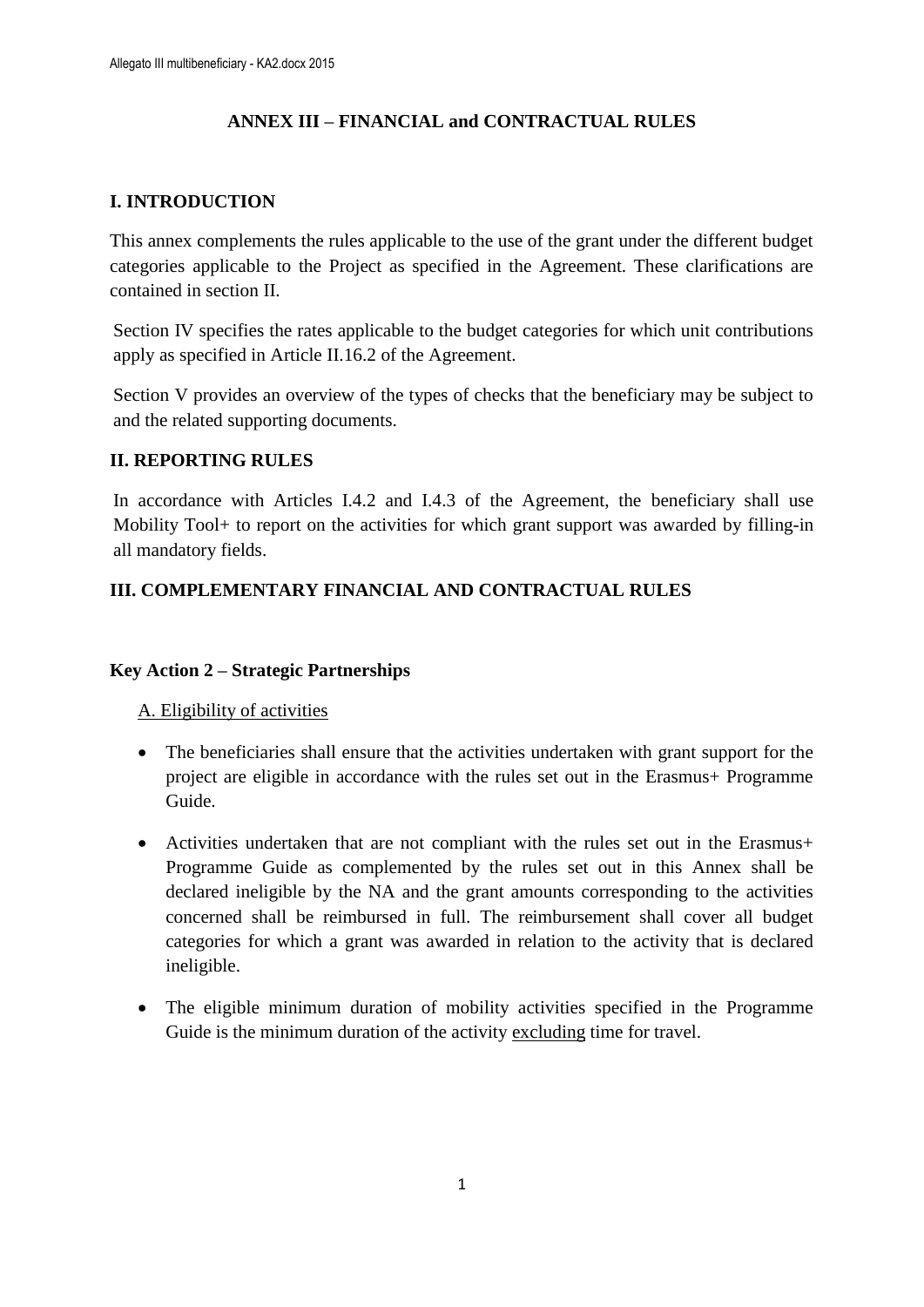### B. Eligibility of expenses

- 1. General
- Expenses will be considered only for the budget categories for which funding is awarded by the NA as specified in Annex II.
- Budget transfers shall respect the limits set in Article I.3.2 of the Agreement. No budget transfer is allowed to a budget category for which no grant was requested in the grant application or for which no grant was awarded by the NA as specified in Annex II. The only exception refers to the budget category "special needs support" to which a budget transfer may take place also in the case that no grant support was requested in the grant application.
- 2. Project management and implementation
- The beneficiaries shall implement the activities and produce the outputs to be covered from this budget category as applied for in the grant application and as approved by the National Agency in the Agreement.
- The beneficiaries shall agree on the distribution of the amount between them depending on their respective workload and contribution to the project activities and results.
- The coordinator shall report on the project activities and results on behalf of the Project as a whole.
- 3. Transnational project meetings
- The coordinator shall upload in Mobility Tool + the list of participants including the name of the participant, the places of origin and venue will be recorded, and determine the distance band on the basis of the on-line distance calculator. Mobility Tool+ will calculate the grant amount automatically on the basis of the applicable unit contribution.
- By default, the place of origin is understood as the place where the sending organisation is located and the place of venue as the place where the receiving organisation is located. If a different place of origin or venue is reported, the beneficiary shall provide the reason for this difference in Mobility Tool+.
- In all cases, the beneficiaries shall be able to demonstrate a formal link with the persons participating in transnational project meetings, whether they are involved in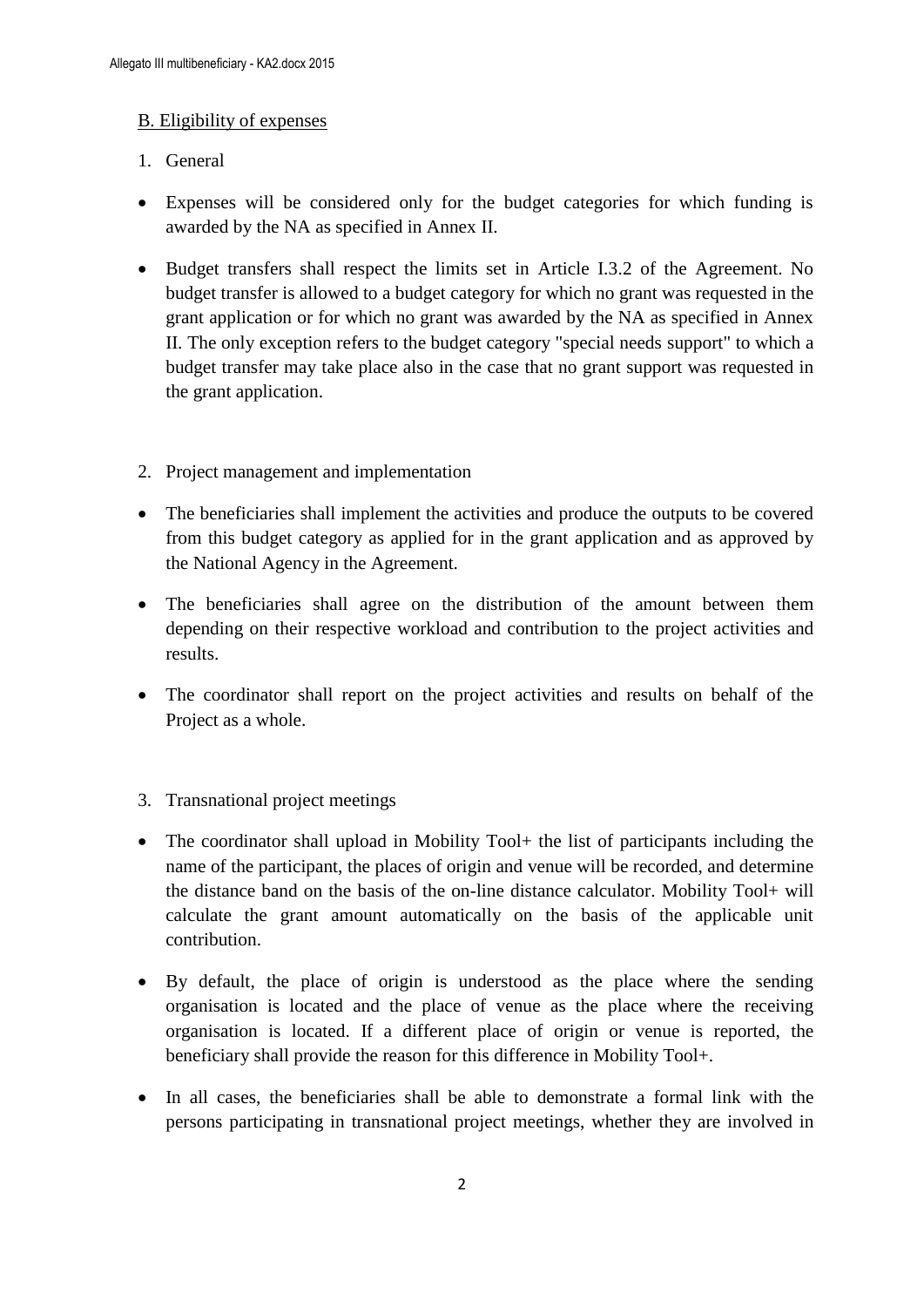the Project as staff (whether on a professional or voluntary basis) or as learners of the beneficiary organisations.

- Participation in Transnational project meetings taking place in the country of the Beneficiary is eligible under this budget category, provided that the activities involve participants from Project beneficiary organisations from at least two different Programme Countries and that the distance between the place of departure and place of arrival as specified above is at least 100 km following the online distance band calculator.
- 4. Intellectual outputs
- The beneficiaries shall develop the intellectual outputs proposed in the grant application and as approved by the NA in the Agreement.
- The coordinator shall report on the activities undertaken and results produced in Mobility Tool+ on behalf of the Project as a whole. The coordinator shall provide documentary evidence of the project results of the Project as a whole, which shall be uploaded at the latest at final report stage in VALOR.
- The coordinator shall report in Mobility Tool+ the number of days of work per category of staff for each of the beneficiaries on the basis of time sheets kept to that effect per person cooperating directly on the development of intellectual outputs. Mobility Tool+ will calculate the grant amount automatically on the basis of the applicable unit contributions for the category of staff and country concerned.
- To be considered as "staff" for the development of intellectual outputs, the persons have to be, either on a professional or voluntary basis, involved in education, training or youth non-formal learning, and may include professors, teachers, trainers, school leaders, youth workers and non-educational staff. In all cases, the beneficiaries have to be able to demonstrate the formal link with the staff member concerned, whether the person is involved in the Project on a professional or voluntary basis.

Nota bene: staff working for a beneficiary on the basis of service contract (e.g. translators, web designer etc.) are not considered as staff of the organisation concerned. Their working time can therefore not be claimed under "intellectual outputs" but may be eligible under "exceptional costs" under the conditions specified in the related section below.

 The staff category applicable to each person has to be one of the four categories listed in section III of this Annex. In the case of staff working on a voluntary basis, the category applicable does not relate to the professional profile of the person, but to the function performed by the person in relation to the development of the intellectual output.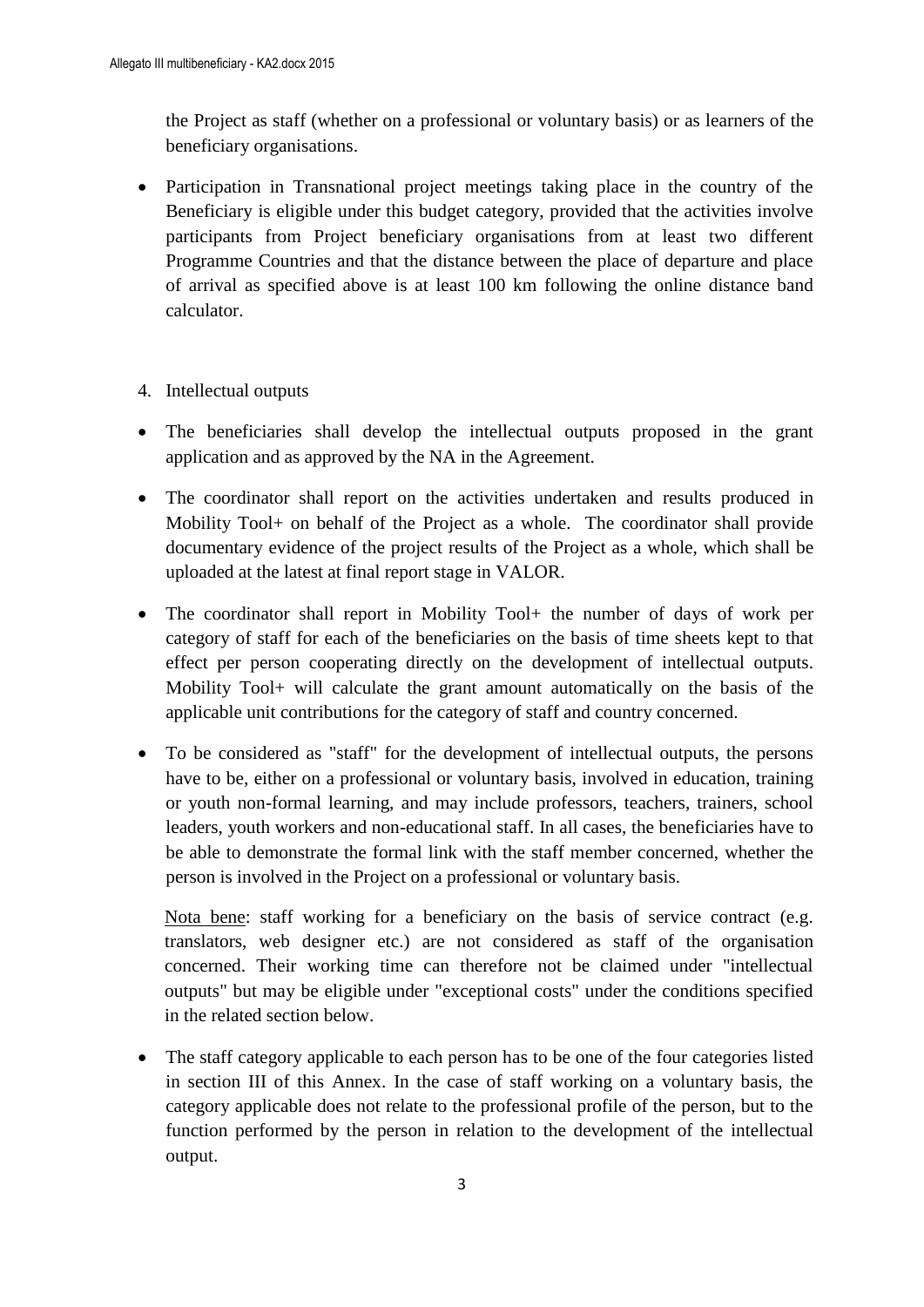- Staff costs for managers and administrative staff are expected to be covered already under the "Project management and implementation" budget item. These costs can be used under the "Intellectual Outputs" budget item only if applied for and approved by the NA, as specified in Annex II.
- 5. Multiplier events
- The organisation of multiplier events is eligible only if applied for and approved by the National Agency in Annex II of the Agreement.
- In the case that the beneficiaries do not develop the Intellectual outputs applied for and approved by the NA, the related Multiplier events will not be considered eligible for grant support either. If the NA awarded support for the development of several Intellectual outputs but only some of them are ultimately realised, the NA will determine to which extent each of the related Multiplier events is eligible for grant support.
- Only participants from organisations other than the beneficiaries can be counted in for the number of persons on the basis of which the grant amount is established.
- Multiplier events can take place only in the Programme or Partner Countries in which the beneficiaries are located.
- The coordinator shall report in Mobility Tool+ on the description of the events, the Intellectual outputs related to the multiplier events, the leading and participating organisations, the receiving country, and the numbers of local and international participants.
- 6. Transnational learning, teaching and training activities
- The coordinator shall record all Transnational learning, teaching and training activities in the Mobility Tool+. If necessary, the beneficiary may add one day for travel directly before the first day of the activity abroad and one day for travel directly following the last day of the activity abroad; these extra days for travel will be considered for the calculation of the individual support.
- In case no travel took place, the coordinator shall report that situation accordingly in Mobility Tool+ for each participant concerned. For the establishment of the distance band applicable, the coordinator shall use the on-line distance calculator available on the Commission's website at http://ec.europa.eu/programmes/erasmusplus/tools/distance\_en.htm. By default, the place of departure is understood as the place where the sending organisation is located and the place of arrival as the place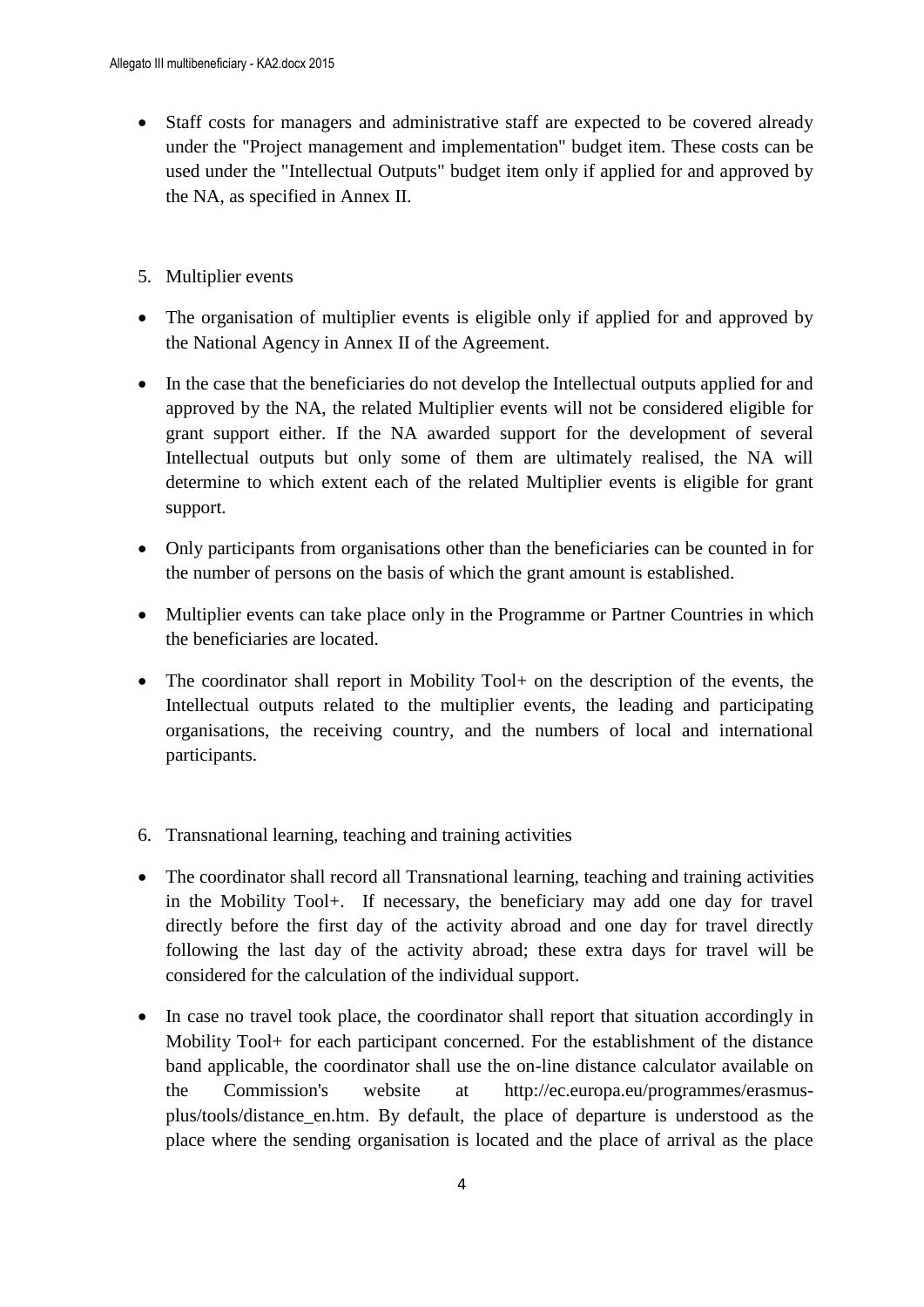where the hosting organisation is located. If a different place of departure or arrival is reported, the coordinator shall provide the reason for this difference in Mobility Tool+.

- The coordinator shall report for each participant undertaking a learning, teaching or training activity abroad of more than 2 months whether linguistic preparation was undertaken with the support of the grant awarded for linguistic support.
- Mobility Tool+ will calculate the grant amounts for travel, individual support and linguistic support based on the applicable unit contribution rates.
- Eligible Transnational learning, teaching and training activities are:
	- o for SE, HE, VET, AE, youth: Blended mobility combining short-term physical mobility (5 days to 2 months) with virtual mobility;
	- o for SE: Short-term exchanges of groups of pupils (5 days to 2 months);
	- o for HE: Intensive Study Programmes (5 days to 2 months);
	- o for SE: Long-term study mobility of pupils (2 to 12 months);
	- o [for SE, HE, VET, AE] Long-term teaching or training assignments (2 to 12 months);
	- o for youth: Long-term mobility of youth workers (2 to 12 months);
	- o for SE, HE, VET, AE, youth: Short-term joint staff training events (5 days to 2 months).
- Transnational training, teaching or learning activities must take place in the countries in which the beneficiaries are located. However, activities of learners as well as longterm activities of staff or youth workers from or to Partner Countries are not eligible, with the exception of staff from Partners Countries teaching in Intensive Study Programmes.
- Support to participants in Blended mobility and Short-term joint staff training events (Transnational learning, teaching and training activities) taking place in their own country is eligible under this budget category, provided that the activities involve participants from beneficiary organisations from at least two different Programme Countries and that the distance between the place of departure and place of arrival as specified above is at least 100 km following the online distance band calculator.
- Eligible participants in Transnational learning, teaching and training activities are persons who have a direct link with a beneficiary organisation in one of the following capacities, as follows: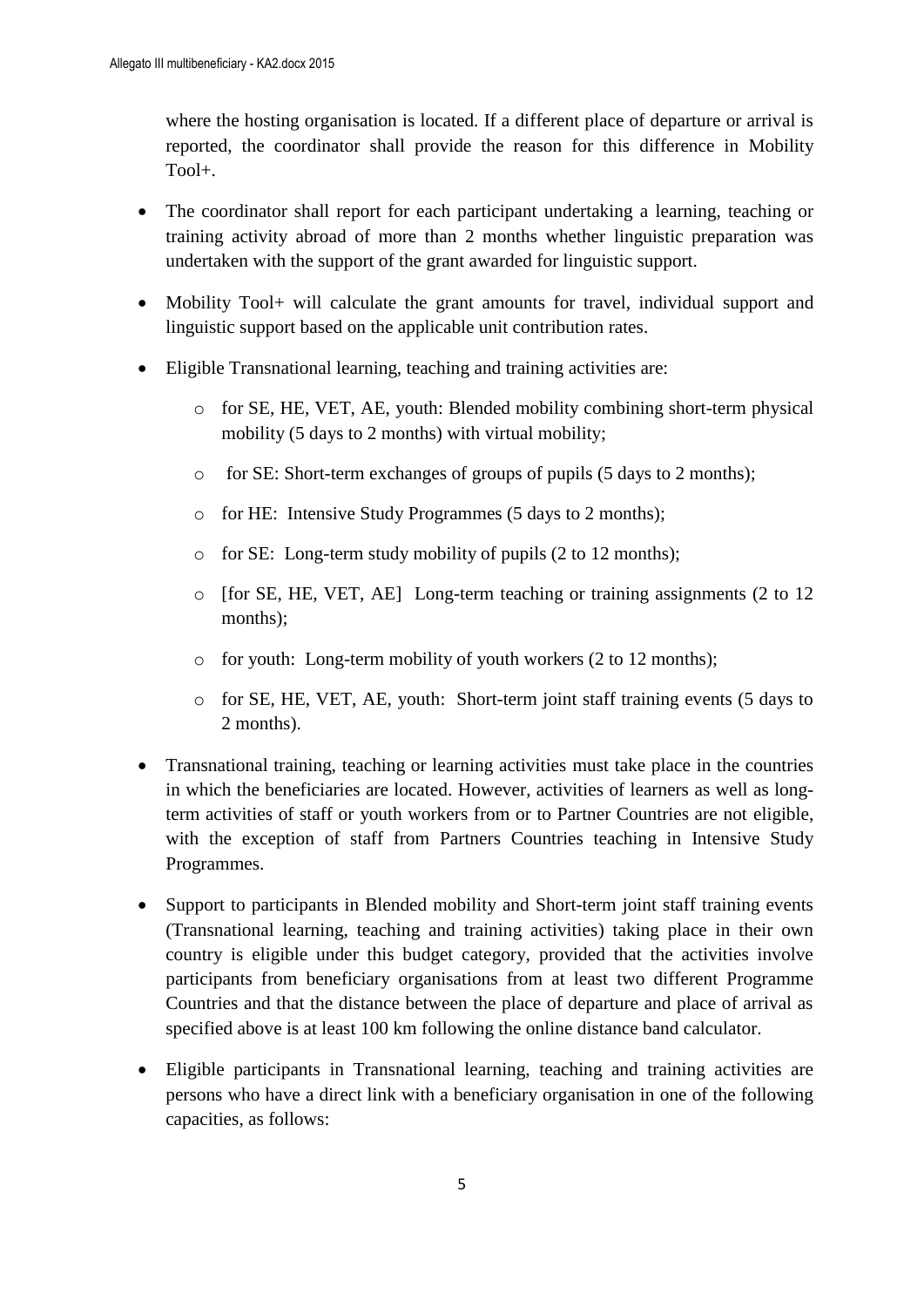- o Students registered in a participating HEI and enrolled in studies leading to a recognised degree or other recognised tertiary level qualification, up to and including the level of doctorate (in Intensive Study Programmes and blended mobility activities);
- o Apprentices, VET students, adult learners, and young people in blended mobility;
- o Pupils of any age, accompanied by school staff (in short-term exchanges of groups of pupils);
- o Pupils aged 14 or older enrolled in full-time education at a school participating in the Strategic Partnership (in long-term study mobility of pupils);
- o Professors, teachers, trainers and educational and administrative staff employed at a participating organisation, youth workers.
- In all cases, the beneficiaries shall be able to demonstrate the formal link with the persons participating in Transnational training, teaching or learning activities, whether they are involved in the Project as staff (either on a professional or a voluntary basis) or as learners.

for youth only: However, such formal link is not required for young people participating in blended mobility and youth workers participating in short-term staff training events.

- 7. Special needs support
- The coordinator shall report in Mobility Tool+ whether additional grant support for special needs support was used for any of the participants with special needs. The coordinator shall report in Mobility Tool+ the type of additional expenses as well as the real amount of related additional costs incurred.
- The Special needs support includes costs directly related to participants with special needs and accompanying persons taking part in transnational teaching, training and learning activities.

#### 8. Exceptional costs

- Exceptional costs can cover only the costs stipulated in Article II.16.4 of the Agreement.
- Grant support for exceptional costs can be claimed only for sub-contracting of goods and services and depreciation costs of equipment or other assets purchase and for a financial guarantee if required by the Agreement. Sub-contracting of services is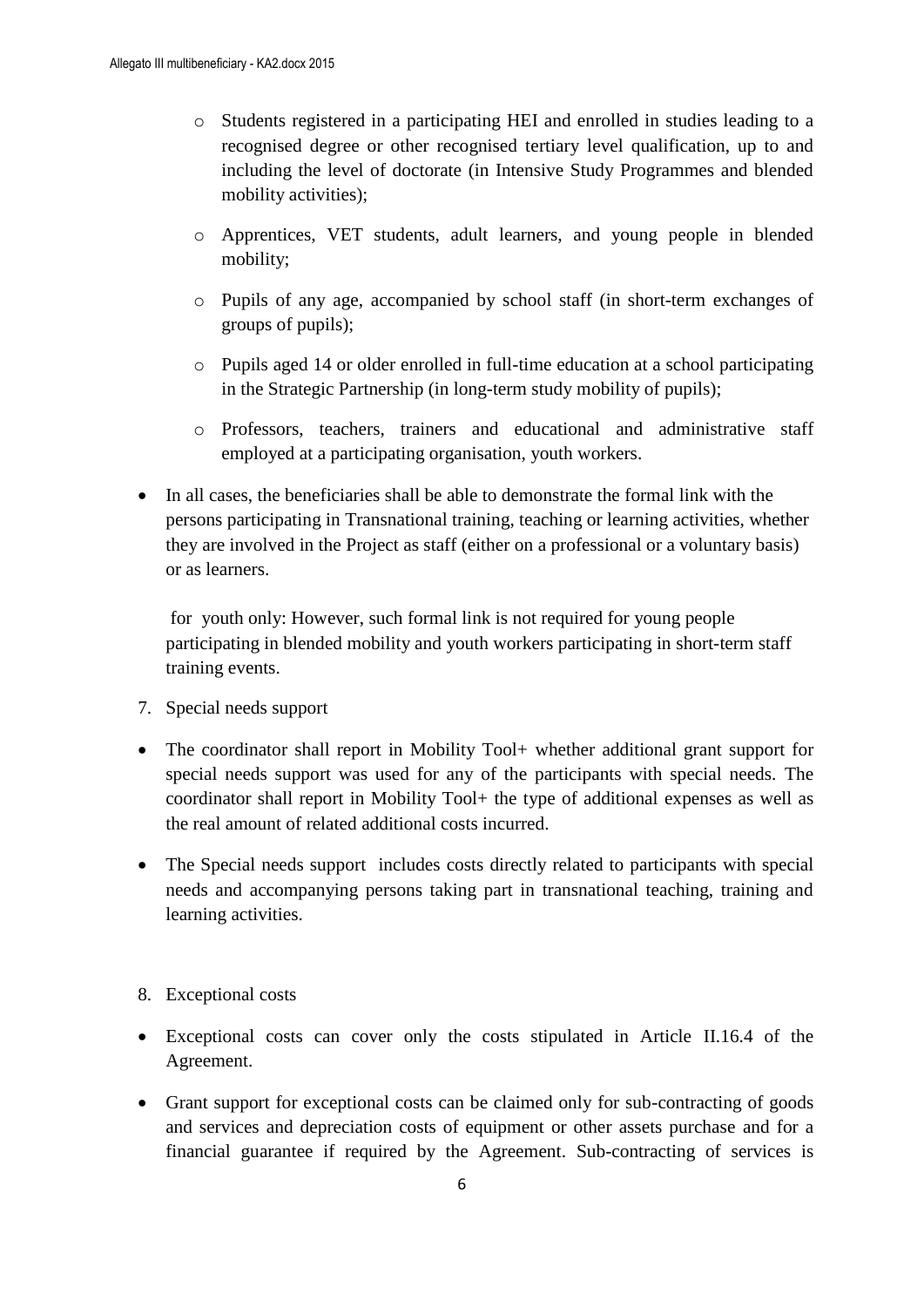limited to services that cannot be provided by the beneficiaries for duly justified reasons. Equipment cannot include normal office equipment (such as PCs, laptops, printers, beamers, etc.) or equipment used by the beneficiaries for their normal activities (such as equipment for computer classes or training purposes that are part of the normal curriculum).

- The coordinator shall report in Mobility Tool + the type of expenses and actual costs incurred for exceptional costs.
- The same type of costs cannot be claimed both under grant items based on unit contributions and grant items based on real costs incurred.
- In the case of equipment purchase, rental or lease only the amount corresponding to the share of time of the use of the equipment for the project can be claimed. Cost related to the depreciation of equipment or other assets (new or second-hand) shall be calculated by reference to the cost recorded in the accounting statements of the beneficiary, provided that the asset has been purchased in accordance with Article II.9 and that it is written off in accordance with the international accounting standards and the usual accounting practices of the beneficiary.
- For exceptional costs, the coordinator is required to provide all supporting documents at final report stage.

# C. Grant reduction for poor, partial or late implementation

- Poor, partial or late implementation of the Project may be established by the NA on the basis of:
	- o The final report submitted by the coordinator;
	- o The products and outputs produced by the project;
- The NA may consider also information received from any other relevant source, proving that the Project is not implemented in accordance with the contractual provisions. Other sources of information may include monitoring visits, desk checks or on the spot checks undertaken by the NA.
- The final report will be evaluated on the basis of quality criteria and scored on a total of maximum 100 points. If the final report scores below 50 points in total, the NA may reduce the final grant amount on the basis of poor, partial or late implementation of the Project even if all activities reported were eligible and actually took place.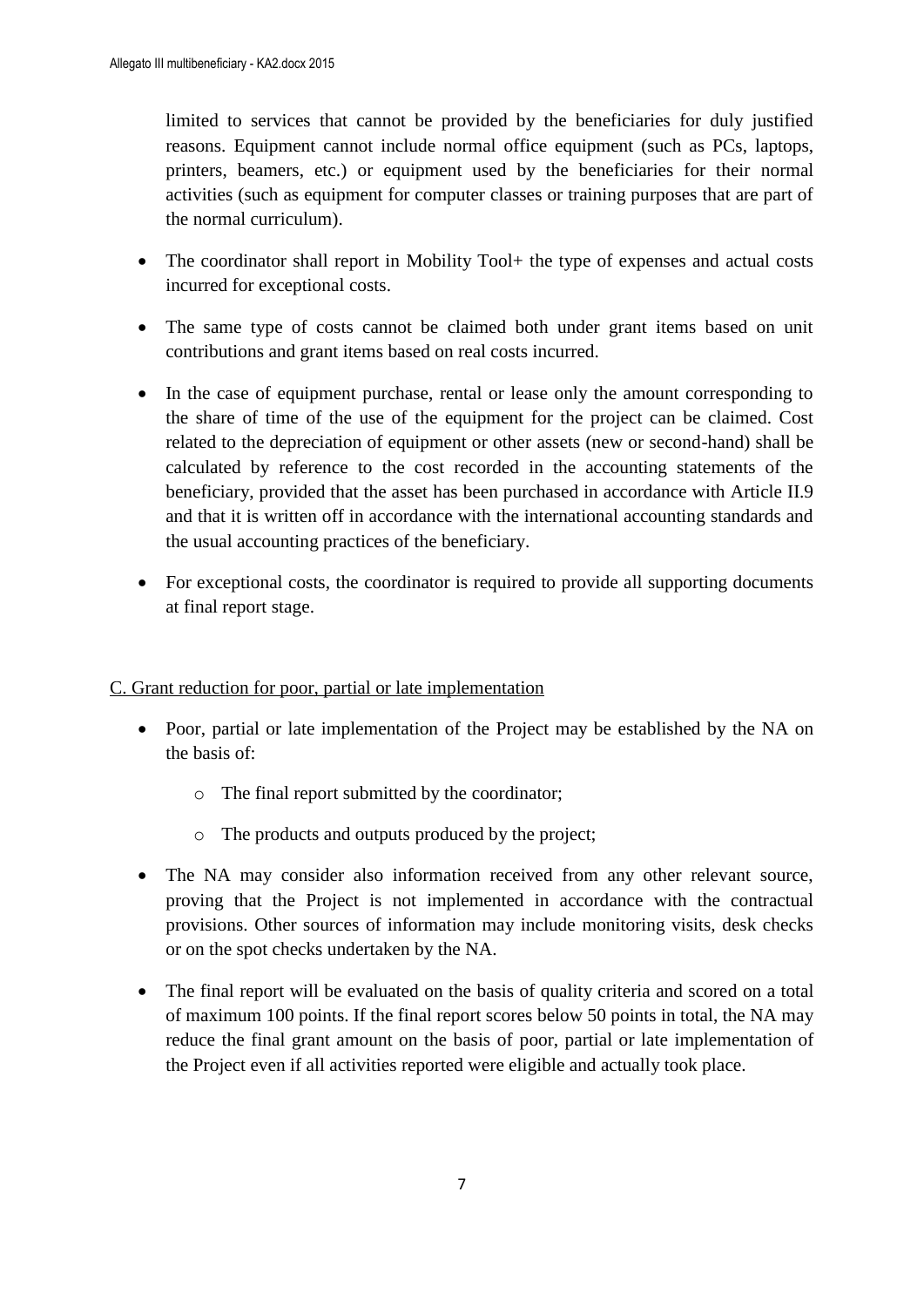- The final report, products and outputs will be assessed by the NA, using a common set of quality criteria focusing on:
	- o The extent to which the project was implemented in line with the approved grant application
	- o The quality of activities undertaken and their consistency with the project objectives
	- o The quality of the products and outputs produced
	- o The learning outcomes and impact on participants
	- o The extent to which the project proved to be innovative/complementary to other initiatives
	- o The extent to which the project proved to add value at EU level
	- o The extent to which the project implemented effective quality measures as well as measures for evaluating the project's outcomes
	- o The impact on the participating organisations
	- o In case of learning, teaching and training activities: the quality of the practical arrangements provided in support of the mobility, in terms of preparation, monitoring and support to participants during their mobility activity, the quality arrangements for the recognition/validation of the learning outcomes of participants
	- o The quality and scope of the dissemination activities undertaken
	- o The potential wider impact of the project on individuals and organisations beyond the beneficiaries
- A grant reduction based on poor, partial or late implementation may be applied to the total final amount of eligible expenses and may be of:
	- o 25% if the final report scores at least 40 points and below 50 points;
	- o 50% if the final report scores at least 25 points and below 40 points;
	- o 75% if the final report scores below 25 points.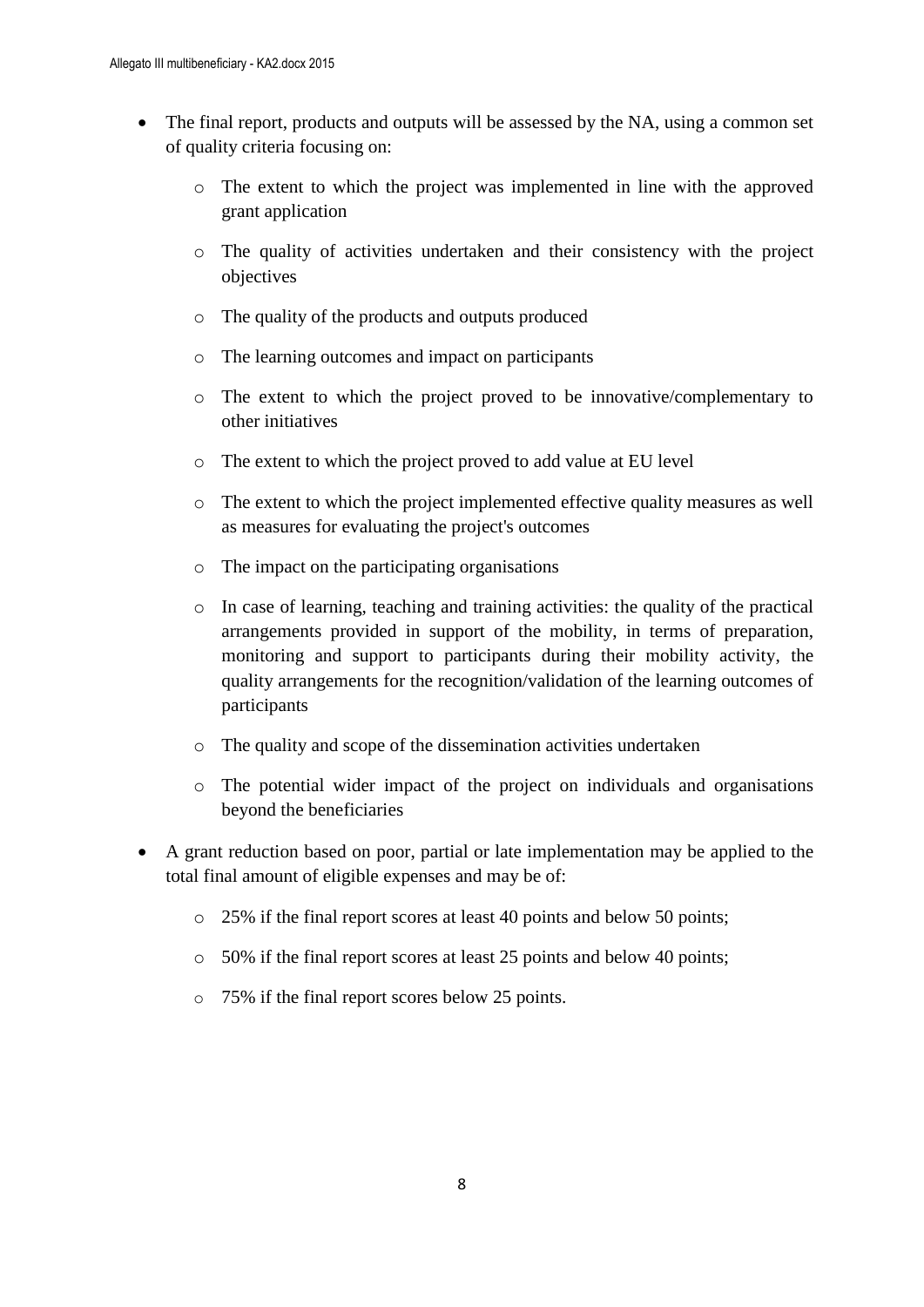## **[Key Action 2 – Strategic Partnerships**

### **1. Project management and implementation**

Contribution to the activities of the coordinating organisation:

**500 EUR** per month

Contribution to the activities of the other participating organisations:

**250 EUR** per participating organisation per month

Maximum amount in the case of 10 Beneficiaries or more:

**2750 EUR** per month for the Project as a whole

## **2. Transnational project meetings**

For travel distances between 100 and 1999KM:

**575 EUR** per participant per meeting

For travel distances of 2000 KM or more:

**760 EUR** per participant per meeting

Maximum amount:

**23 000 EUR** per year for the project as a whole

Nota bene: the "travel distance" represents the distance between the place of origin and the venue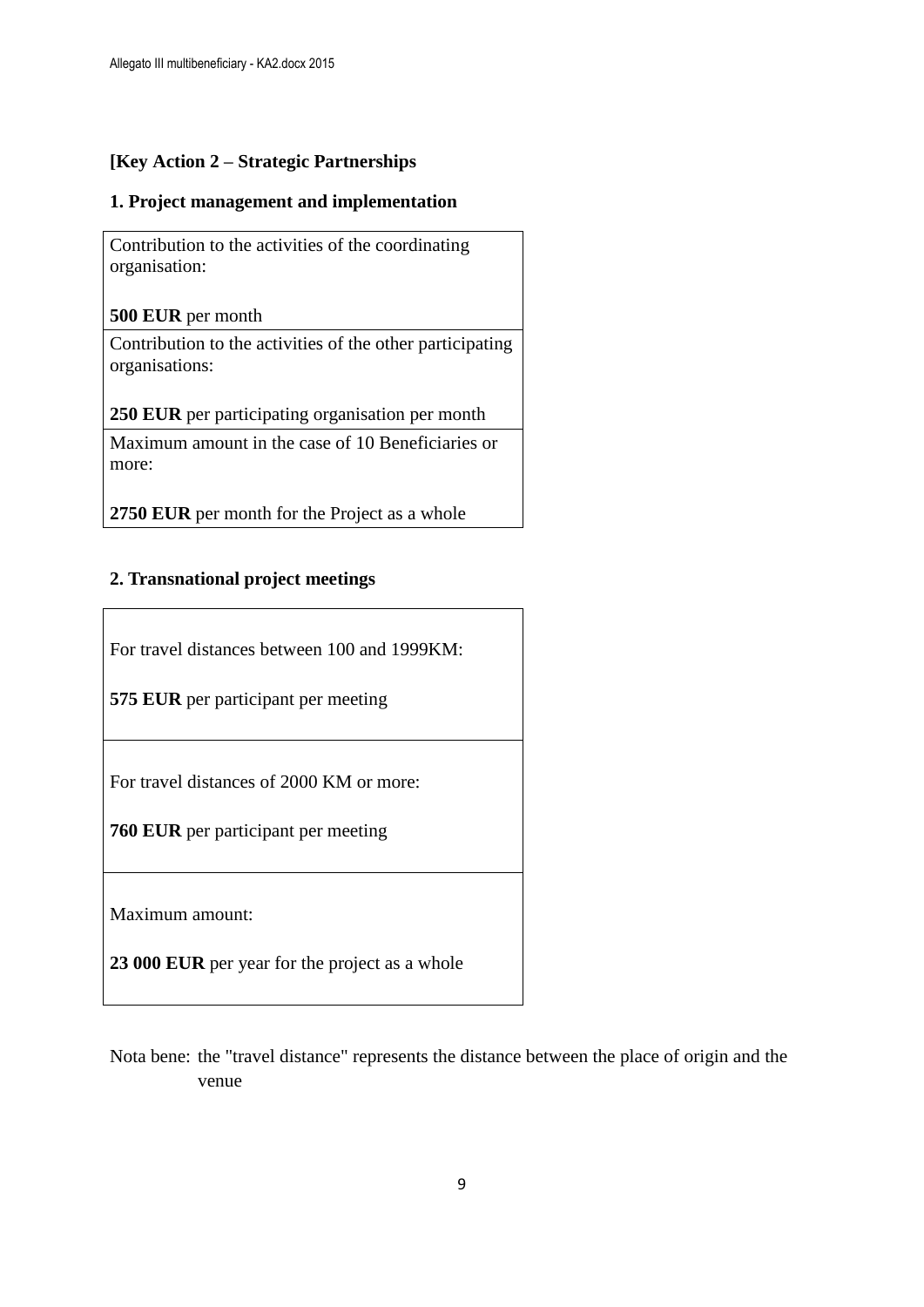# **3. Intellectual outputs**

| <b>Programme Countries</b>                                                                                                                            | <b>Manager</b> | <b>Teacher/Train</b><br>er/Researcher<br><b>Youth worker</b> | <b>Technician</b>            | <b>Administrativ</b><br>e staff |
|-------------------------------------------------------------------------------------------------------------------------------------------------------|----------------|--------------------------------------------------------------|------------------------------|---------------------------------|
|                                                                                                                                                       |                |                                                              | <b>Amount per day in EUR</b> |                                 |
| Denmark, Ireland, Luxembourg,<br>Netherlands, Austria,<br>Sweden,<br>Liechtenstein, Norway                                                            | 294            | 241                                                          | 190                          | 157                             |
| Belgium, Germany, France, Italy,<br>Finland, United Kingdom, Iceland                                                                                  | 280            | 214                                                          | 162                          | 131                             |
| Republic, Greece, Spain,<br><b>Czech</b><br>Cyprus, Malta, Portugal, Slovenia                                                                         | 164            | 137                                                          | 102                          | 78                              |
| Bulgaria, Estonia, Croatia, Latvia,<br>Lithuania,<br>Hungary,<br>Poland,<br>Romania, Slovakia former Yugoslav<br><b>Republic of Macedonia, Turkey</b> | 88             | 74                                                           | 55                           | 39                              |

| <b>Partner Countries</b>                                                                                        | <b>Manager</b>               | Teacher/Trainer/<br><b>Researcher/</b><br><b>Youth worker</b> | <b>Technician</b> | <b>Administ</b><br>ve stat |
|-----------------------------------------------------------------------------------------------------------------|------------------------------|---------------------------------------------------------------|-------------------|----------------------------|
|                                                                                                                 | <b>Amount per day in EUR</b> |                                                               |                   |                            |
| Australia, Canada, Kuwait, Macao, Monaco,<br>Qatar, San Marino, Switzerland, United<br><b>States of America</b> | 294                          | 241                                                           | 190               | 157                        |
| Andorra, Brunei, Japan, New<br>Zealand,<br>Singapore, United Arab Emirates, Vatican<br><b>City State</b>        | 280                          | 214                                                           | 162               | 131                        |
| Bahamas, Bahrain, Equatorial Guinea, Hong<br>Kong, Israel, Korea (Republic of), Oman,<br>Saudi Arabia, Taiwan   | 164                          | 137                                                           | 102               | 78                         |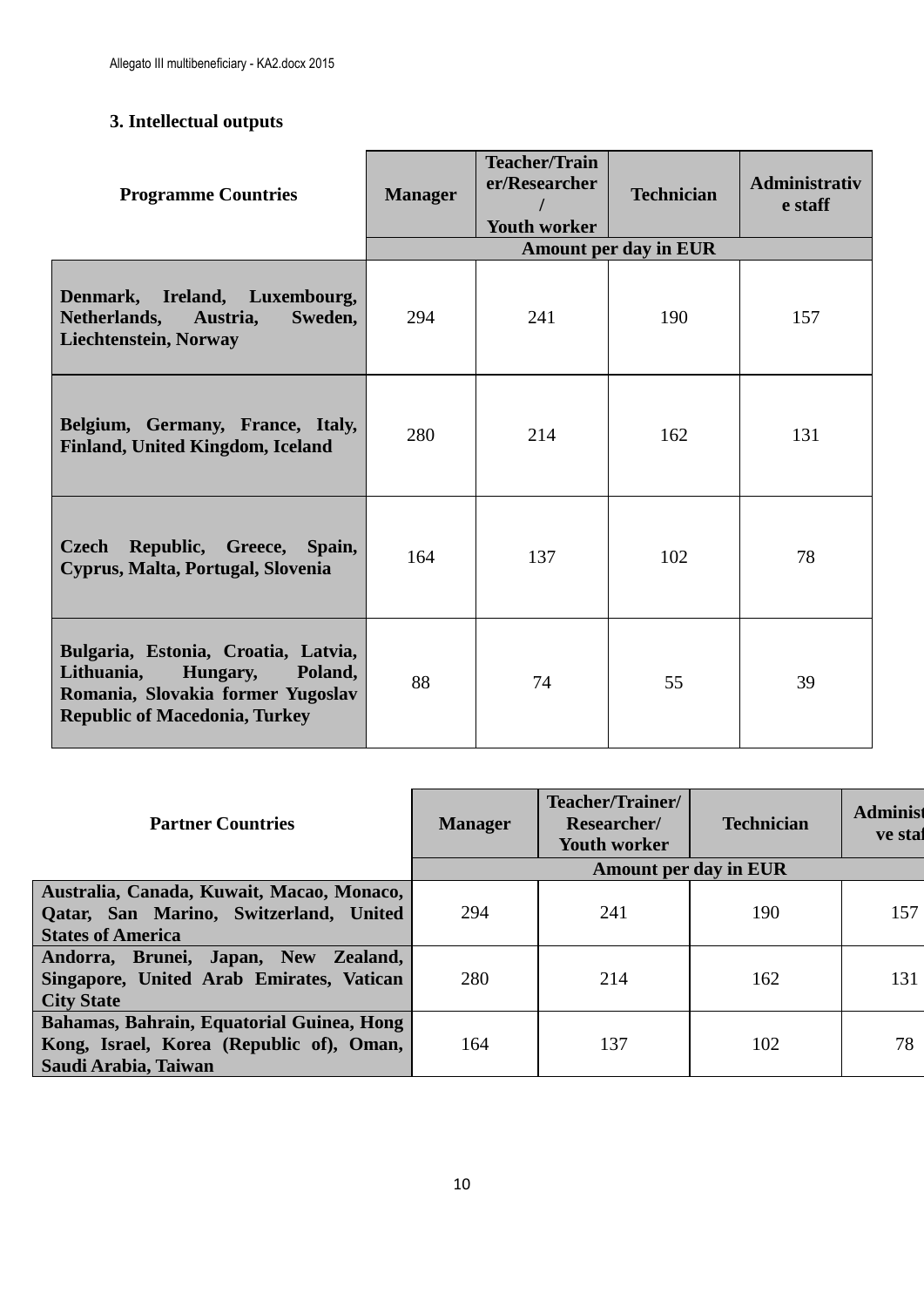| <b>Amount per day in EUR</b><br>Albania,<br>Afghanistan,<br>Algeria,<br>Angola,<br>Antigua and Barbuda, Argentina, Armenia,<br>Azerbaijan, Bangladesh, Barbados, Chile,<br>Belarus, Belize, Benin, Bhutan, Bolivia,<br>Bosnia and Herzegovina, Botswana, Brazil,<br><b>Burkina</b><br>Faso,<br>Burundi,<br>Cambodia,<br>Cameroon, Cape Verde, Central African<br>Republic, Chad, China, Colombia, Comoros,<br>Congo (Brazzaville), Congo (Kinshasa), Cook<br>Islands,<br>Rica, Cuba,<br>Costa<br>Djibouti,<br>Dominica, Dominican Republic, East Timor,<br>Ecuador, Egypt, El Salvador,<br>Eritrea,<br>Ethiopia, Fiji, Gabon, Gambia, Georgia,<br>Guatemala,<br>Ghana,<br>Grenada,<br>Guinea<br>(Republic of), Guinea-Bissau, Guyana, Haiti,<br>Honduras, India, Indonesia, Iran, Iraq, Ivory<br>Coast, Jamaica, Jordan, Kazakhstan, Kenya,<br>Kiribati, Korea (DPR), Kosovo, Kyrgyzstan,<br>Laos, Lebanon, Lesotho, Liberia, Libya, |
|--------------------------------------------------------------------------------------------------------------------------------------------------------------------------------------------------------------------------------------------------------------------------------------------------------------------------------------------------------------------------------------------------------------------------------------------------------------------------------------------------------------------------------------------------------------------------------------------------------------------------------------------------------------------------------------------------------------------------------------------------------------------------------------------------------------------------------------------------------------------------------------------------------------------------------------|
| 88<br>Madagascar, Malawi, Malaysia, Maldives,<br>74<br>55<br>39<br>Mali,<br><b>Marshall</b><br>Islands,<br>Mauritania,<br>Mauritius, Mexico, Micronesia, Moldova,<br>Mongolia,<br>Montenegro,<br>Morocco,<br>Mozambique, Myanmar, Namibia, Nauru,<br>Nepal, Nicaragua, Niger, Nigeria, Niue,<br>Pakistan, Palau, Palestine, Panama, Papua<br>New Guinea, Paraguay, Peru, Philippines,<br>Russian Federation, Rwanda, Samoa, Sao<br>Principe,<br>Senegal,<br>Serbia,<br><b>Tome</b><br>and<br>Seychelles, Sierra Leone, Solomon Islands,<br>Somalia, South Africa, Sri Lanka, St. Lucia,<br>St. Vincent and the Grenadines, St. Kitts and<br>Nevis, Sudan, Suriname, Swaziland, Syria,<br>Tajikistan, Tanzania, Thailand, Togo, Tonga,<br>Trinidad and Tobago, Tunisia, Turkmenistan,<br>Uganda,<br>Tuvalu,<br>Ukraine,<br>Uruguay,<br>Uzbekistan, Vanuatu, Venezuela, Vietnam,<br>Yemen, Zambia, Zimbabwe                            |

# **4. Multiplier events**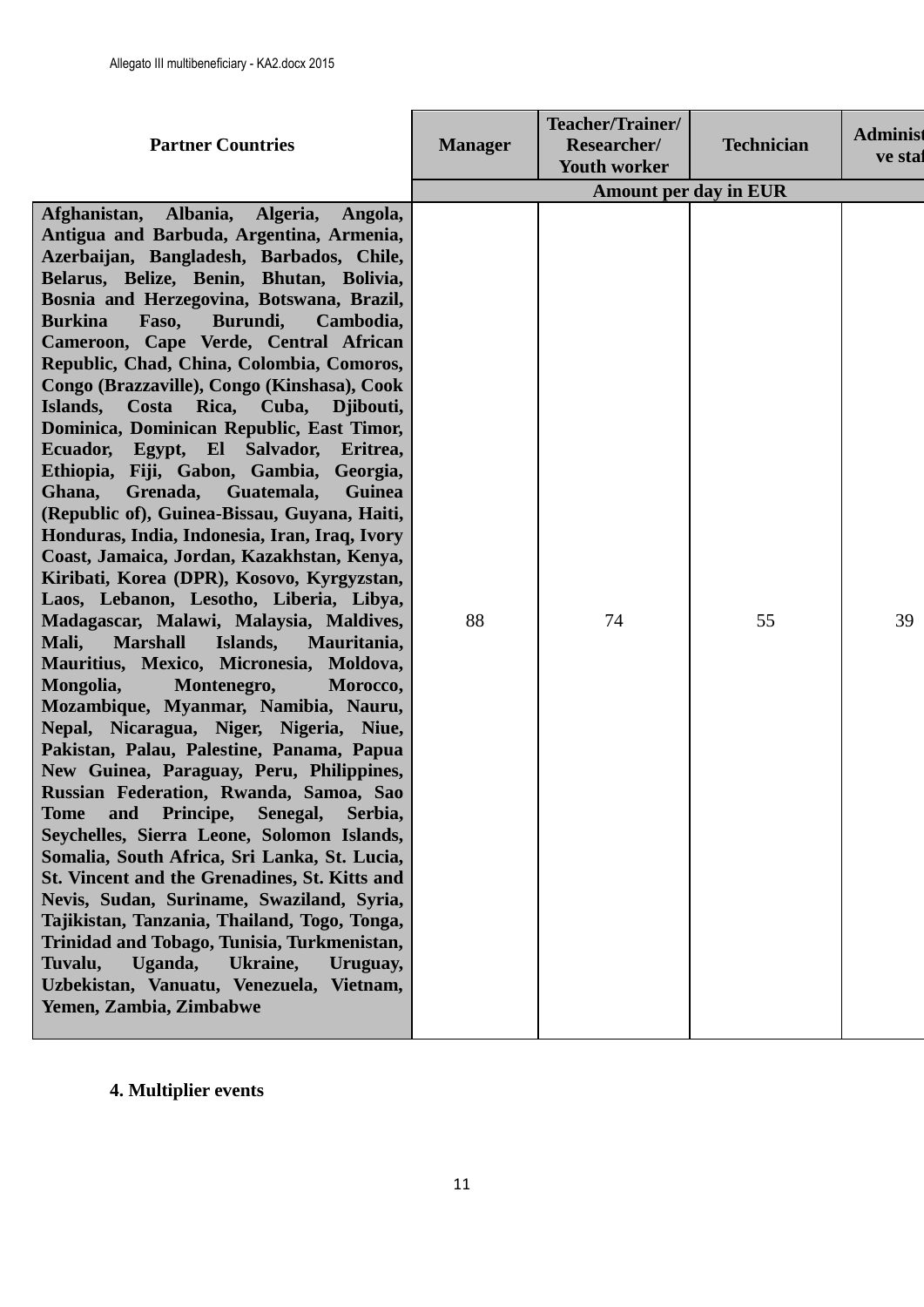## **100 EUR** per local participant

(i.e. participants from the country where the event is taking place)

**200 EUR** per international participant (i.e. participants from other countries)

Maximum **30 000 EUR** for the project as a whole

## **5. Transnational training, teaching and learning activities**

### **5.a. Travel**

For travel distances between 100 and 1 999KM: **275 EUR** per participant

For travel distances of 2 000KM or more: **360 EUR** per participant

Nota bene: the "travel distance" represents the distance between the place of origin and the venue, whereas the "amount" covers the contribution to the travel both to and from the venue.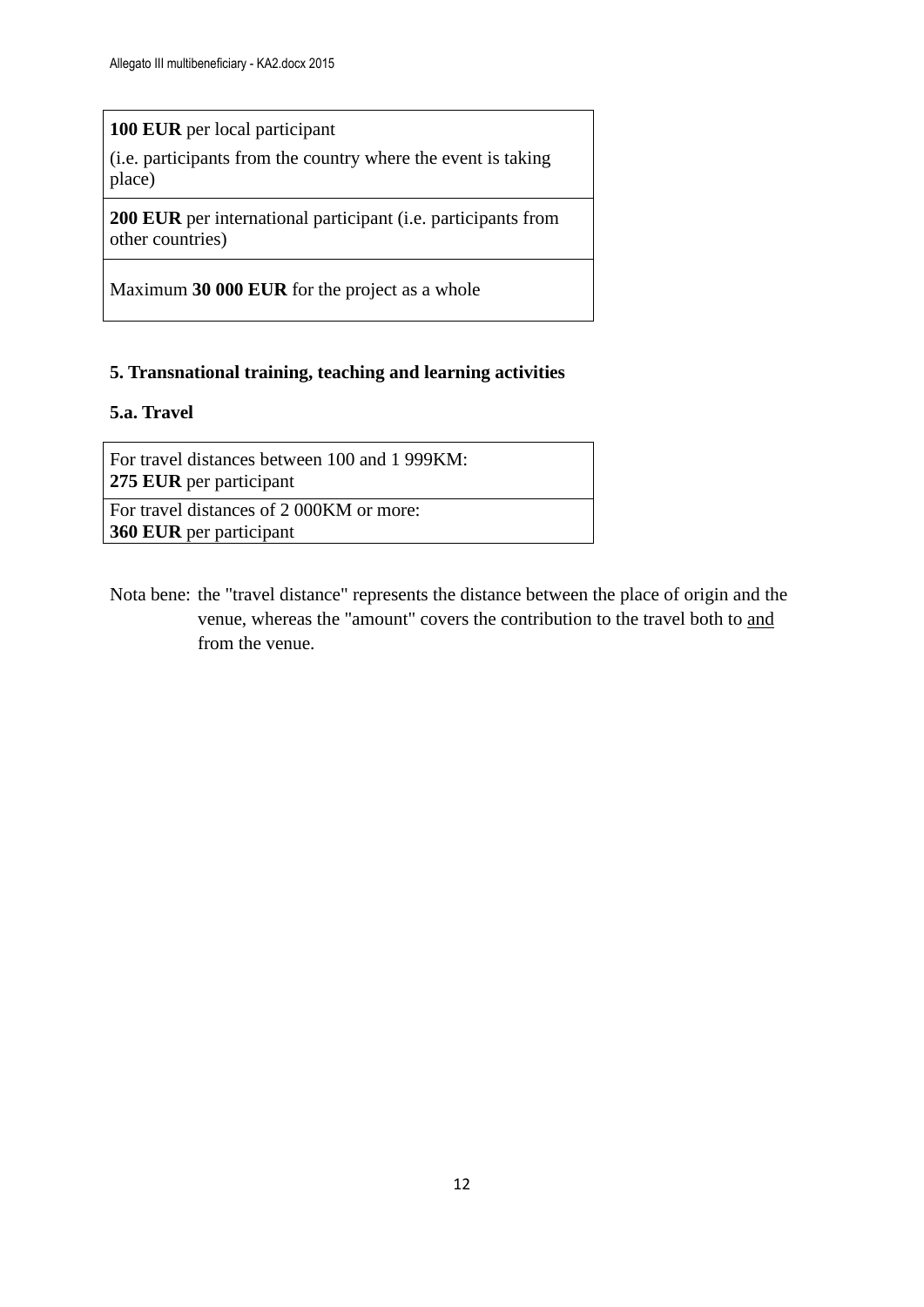# **5.b. Individual support**

## **Short-term activities**

| Short term joint staff<br>training events, teaching in<br><b>Intensive Study</b><br>Programmes and<br>accompanying persons | up to the $14th$ day of activity: <b>100 EUR</b> per day per participant<br>$^+$<br>between the 15 <sup>th</sup> and 60 <sup>th</sup> day of activity: <b>70 EUR</b> per day per<br>participant |
|----------------------------------------------------------------------------------------------------------------------------|-------------------------------------------------------------------------------------------------------------------------------------------------------------------------------------------------|
| Short term activities for<br>learners<br>(blended mobility, short)<br>term pupils' mobility,<br>intensive programmes)      | up to the $14th$ day of activity: 55 EUR per day per participant<br>$^+$<br>between the 15 <sup>th</sup> and 60 <sup>th</sup> day of activity: <b>40 EUR</b> per day per<br>participant         |

# **Long-term activities**

|                                 | up to the $14th$ day of activity: <b>B1.5</b> per day per participant                                     |
|---------------------------------|-----------------------------------------------------------------------------------------------------------|
| Long term teaching or           | $^{+}$                                                                                                    |
| training assignments            | between the 15 <sup>th</sup> and 60 <sup>th</sup> day of activity: <b>B1.6</b> per day per<br>participant |
| Long term mobility of           | $^{+}$                                                                                                    |
| youth workers                   | between the 61 <sup>th</sup> day of activity and up to 12 months: <b>B1.7</b> per<br>day per participant  |
| Long term mobility of<br>pupils | <b>B1.8</b> per month per participant                                                                     |

| <b>Receiving country</b> | Long-term teaching or training<br>assignments - mobility of youth workers | Long-term<br>activities of<br>pupils |             |             |
|--------------------------|---------------------------------------------------------------------------|--------------------------------------|-------------|-------------|
|                          |                                                                           | in EUR per<br>month                  |             |             |
|                          | <b>B1.5</b>                                                               | <b>B1.6</b>                          | <b>B1.7</b> | <b>B1.8</b> |
| <b>Belgium</b>           | 105                                                                       | 74                                   | 53          | 110         |
| <b>Bulgaria</b>          | 105                                                                       | 74                                   | 53          | 70          |
| <b>Czech Republic</b>    | 105                                                                       | 74                                   | 53          | 90          |
| <b>Denmark</b>           | 120                                                                       | 84                                   | 60          | 145         |
| <b>Germany</b>           | 90                                                                        | 63                                   | 45          | 110         |
| <b>Estonia</b>           | 75                                                                        | 53                                   | 38          | 85          |
| <b>Ireland</b>           | 120                                                                       | 84                                   | 60          | 125         |
| <b>Greece</b>            | 105                                                                       | 74                                   | 53          | 100         |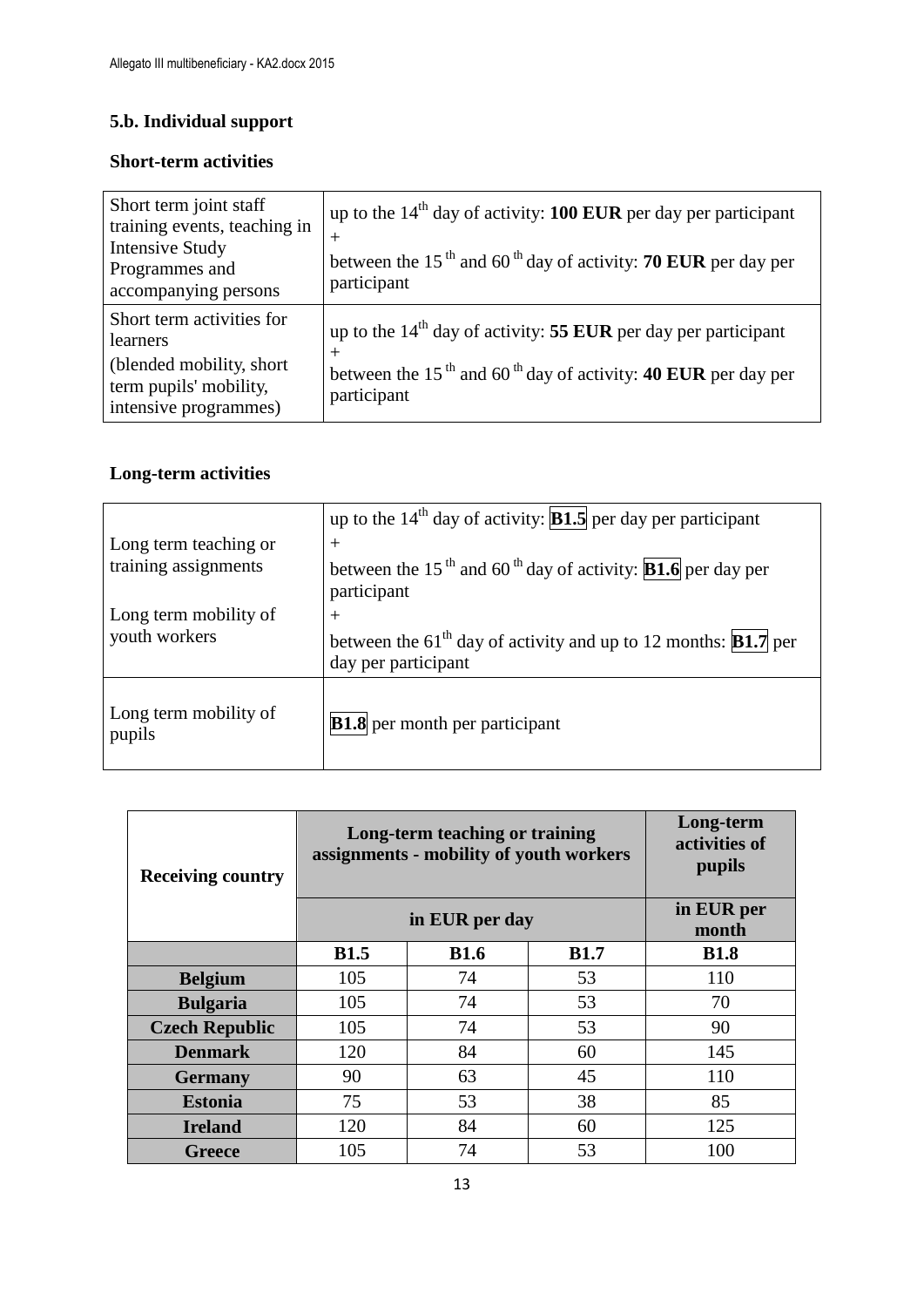| <b>Receiving country</b>                                  | Long-term teaching or training<br>assignments - mobility of youth workers |                     |    | Long-term<br>activities of<br>pupils |  |
|-----------------------------------------------------------|---------------------------------------------------------------------------|---------------------|----|--------------------------------------|--|
|                                                           | in EUR per day                                                            | in EUR per<br>month |    |                                      |  |
| <b>Spain</b>                                              | 90                                                                        | 63                  | 45 | 105                                  |  |
| <b>France</b>                                             | 105                                                                       | 74                  | 53 | 115                                  |  |
| Croatia                                                   | 75                                                                        | 53                  | 38 | 90                                   |  |
| <b>Italy</b>                                              | 105                                                                       | 74                  | 53 | 115                                  |  |
| <b>Cyprus</b>                                             | 105                                                                       | 74                  | 53 | 110                                  |  |
| Latvia                                                    | 90                                                                        | 63                  | 45 | 80                                   |  |
| Lithuania                                                 | 75                                                                        | 53                  | 38 | 80                                   |  |
| Luxembourg                                                | 105                                                                       | 74                  | 53 | 110                                  |  |
| <b>Hungary</b>                                            | 105                                                                       | 74                  | 53 | 90                                   |  |
| <b>Malta</b>                                              | 90                                                                        | 63                  | 45 | 110                                  |  |
| <b>Netherlands</b>                                        | 120                                                                       | 84                  | 60 | 110                                  |  |
| <b>Austria</b>                                            | 105                                                                       | 74                  | 53 | 115                                  |  |
| <b>Poland</b>                                             | 105                                                                       | 74                  | 53 | 85                                   |  |
| Portugal                                                  | 90                                                                        | 63                  | 45 | 100                                  |  |
| Romania                                                   | 105                                                                       | 74                  | 53 | 60                                   |  |
| <b>Slovenia</b>                                           | 75                                                                        | 53                  | 38 | 85                                   |  |
| <b>Slovakia</b>                                           | 90                                                                        | 63                  | 45 | 95                                   |  |
| <b>Finland</b>                                            | 105                                                                       | 74                  | 53 | 125                                  |  |
| <b>Sweden</b>                                             | 120                                                                       | 84                  | 60 | 115                                  |  |
| <b>United Kingdom</b>                                     | 120                                                                       | 84                  | 60 | 140                                  |  |
| former Yugoslav<br><b>Republic of</b><br><b>Macedonia</b> | 90                                                                        | 63                  | 45 | 60                                   |  |
| <b>Iceland</b>                                            | 105                                                                       | 74                  | 53 | 135                                  |  |
| Liechtenstein                                             | 105                                                                       | 74                  | 53 | 120                                  |  |
| <b>Norway</b>                                             | 105                                                                       | 74                  | 53 | 135                                  |  |
| <b>Turkey</b>                                             | 105                                                                       | 74                  | 53 | 80                                   |  |

# **5.c. Linguistic support**

Only for long-term activities as specified in 5.b. above: **150 EUR** per participant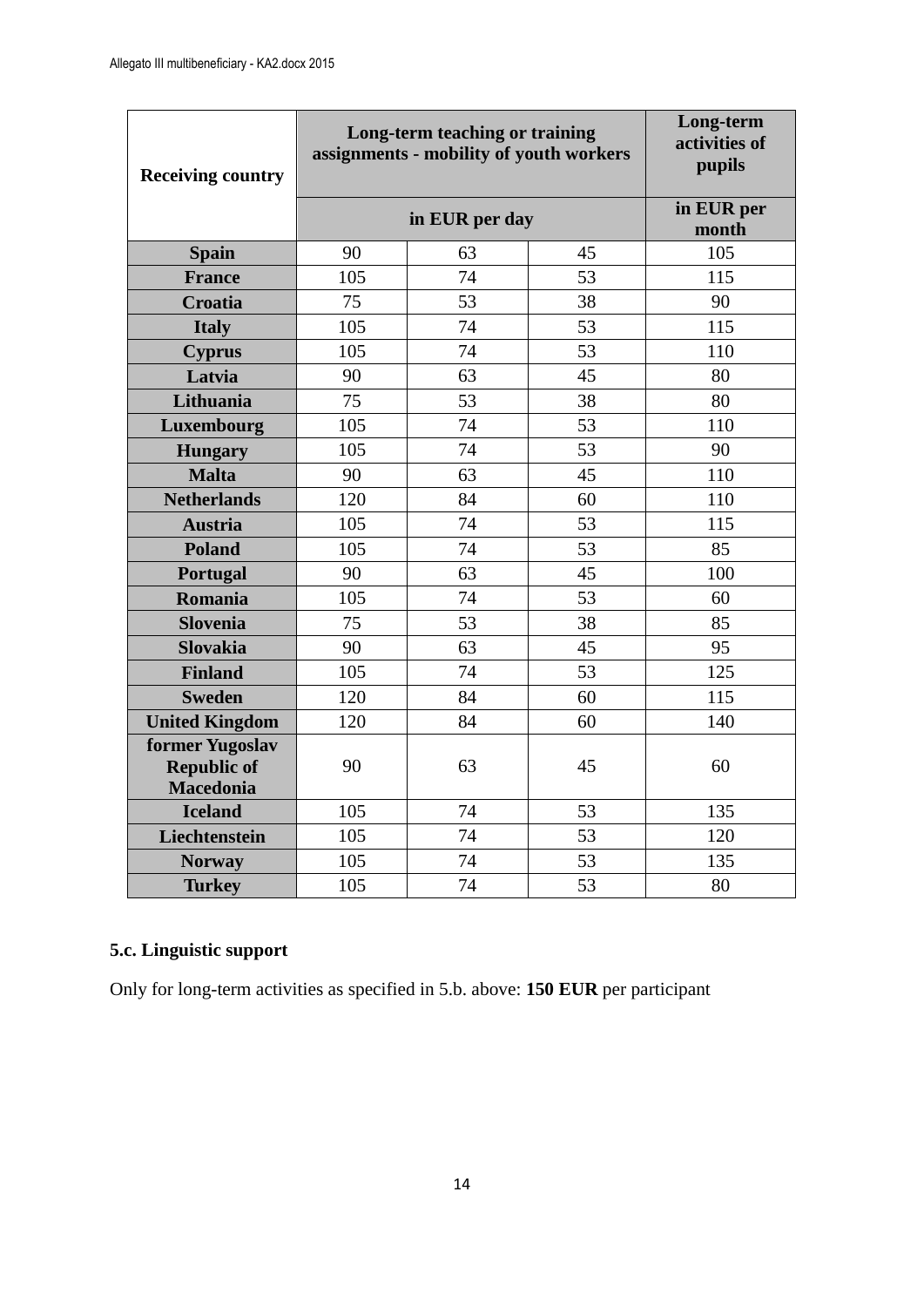### **V. Provision of supporting documents**

In accordance with Article II.20, the beneficiaries may be subject to checks and audits in relation to the Agreement . Checks and audits aim at verifying whether the beneficiaries managed the grant in respect of the rules set out in the Agreement, in order to establish the final grant amount to which the beneficiaries are entitled. To that effect, the beneficiaries may be subject to the following types of checks:

- Final report check: NA check at final report stage undertaken at the NA premises in order to establish the final grant amount to which the beneficiaries are entitled. This type of check will be undertaken in all cases;
- Desk check: in-depth check of supporting documents at the NA premises, usually at or after final report stage, if the Agreement is included in the NA sample for desk checks required by the European Commission or if the NA included the Agreement for a targeted desk check based on its risk assessment;
- On the spot check: check at the premises of the beneficiaries or at any other relevant premise for the execution of the Project. The beneficiaries may be subject to an on the spot check if the Agreement is included in the NA sample for on the spot checks required by the European Commission or if the NA included the Agreement for a targeted on the spot check based on its risk assessment. There are three types of possible on the spot checks:
	- o On the spot check during action: check undertaken during the implementation of the Project
	- o On the spot check after action: check undertaken after the end of the Project and usually after the final report check;

The table below specifies the subject of the NA verification for each budget category under the different types of checks. The beneficiaries shall note that the NA may request for any type of check also supporting documents or evidence that are typically specified for another type of check in the table below.

In view of checks, the coordinator shall supply supporting documents in original, including for supporting documents from the other beneficiaries. In so far as any of the beneficiaries is legally not authorised to send original documents for final report or desk checks, the beneficiary concerned may send a copy thereof instead. The NA shall return original supporting documents to the coordinator upon its analysis thereof.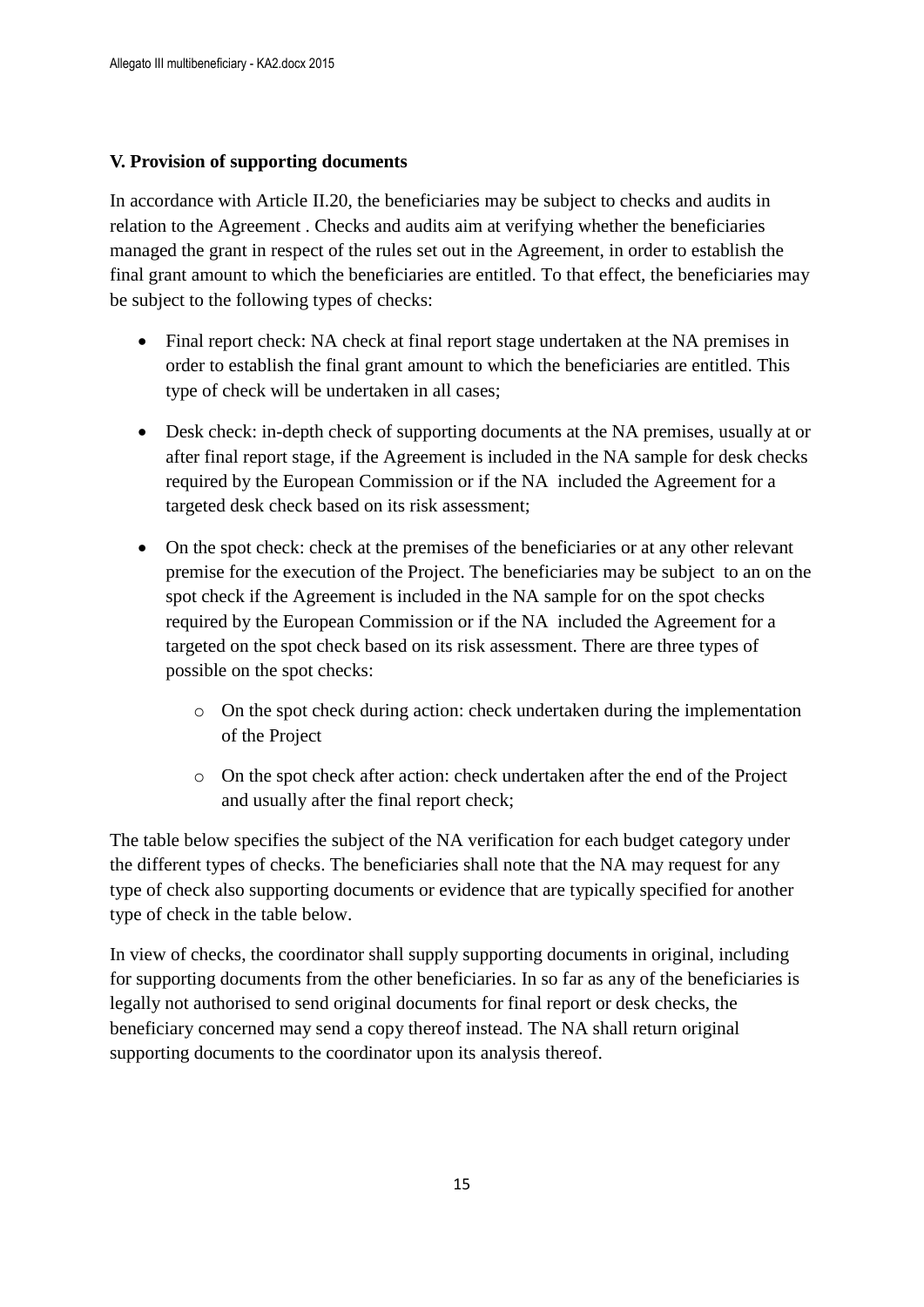# **[Key Action 2 – Strategic Partnerships]**

| <b>Budget</b>                                  | <b>Final report</b>                                                         | <b>Desk</b>                                                                   | On-the-spot                                                           | On-the spot                                                                                                                                 |
|------------------------------------------------|-----------------------------------------------------------------------------|-------------------------------------------------------------------------------|-----------------------------------------------------------------------|---------------------------------------------------------------------------------------------------------------------------------------------|
| category                                       | check                                                                       | check                                                                         | check during                                                          | check after                                                                                                                                 |
|                                                |                                                                             |                                                                               | action                                                                | action                                                                                                                                      |
| Project<br>management<br>and<br>implementation | Final report<br>Project results<br>uploaded in<br>Dissemination<br>Platform | Final report<br>Supporting<br>documents<br>specified in<br>Article<br>II.16.2 | Reality and<br>eligibility of the<br>activity and the<br>participants | Final report<br>Supporting<br>documents<br>specified in<br>Article II.16.2<br>Recording of<br>Project expense<br>in beneficiary<br>accounts |
| <b>Transnational</b><br>project<br>meetings    | Final report                                                                | Final report<br>Supporting<br>documents<br>specified in<br>Article<br>II.16.2 | Reality and<br>eligibility of the<br>activity and the<br>participants | Final report<br>Supporting<br>documents<br>specified in<br>Article II.16.2<br>Recording of<br>Project expense<br>in beneficiary<br>accounts |
| <b>Intellectual</b><br>outputs                 | Final report<br>Project results<br>uploaded in<br>Dissemination<br>Platform | Final report<br>Supporting<br>documents<br>specified in<br>Article<br>II.16.2 | Reality and<br>eligibility of the<br>activity and the<br>participants | Final report<br>Supporting<br>documents<br>specified in<br>Article II.16.2<br>Recording of<br>Project expense<br>in beneficiary<br>accounts |
| <b>Multiplier</b>                              | Final report                                                                | Final report                                                                  | Reality and                                                           | Final report                                                                                                                                |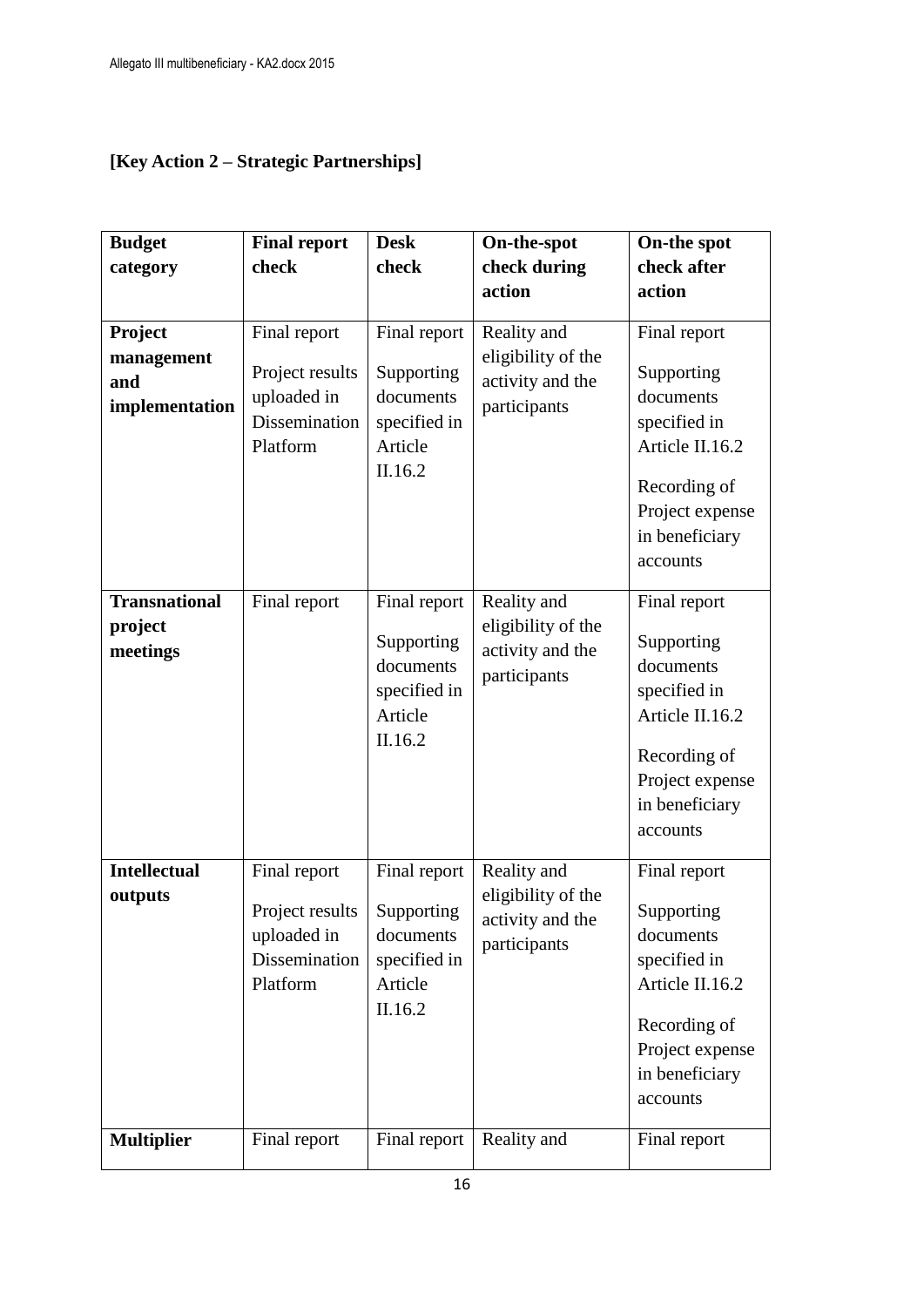| <b>Budget</b>        | <b>Final report</b> | <b>Desk</b>             | On-the-spot                            | On-the spot             |
|----------------------|---------------------|-------------------------|----------------------------------------|-------------------------|
| category             | check               | check                   | check during                           | check after             |
|                      |                     |                         | action                                 | action                  |
|                      |                     |                         |                                        |                         |
| events               |                     | Supporting<br>documents | eligibility of the<br>activity and the | Supporting<br>documents |
|                      |                     | specified in            | participants                           | specified in            |
|                      |                     | Article                 |                                        | Article II.16.2         |
|                      |                     | II.16.2                 |                                        |                         |
|                      |                     |                         |                                        | Recording of            |
|                      |                     |                         |                                        | Project expense         |
|                      |                     |                         |                                        | in beneficiary          |
|                      |                     |                         |                                        | accounts                |
| <b>Transnational</b> | Final report        | Final report            | Reality and                            | Final report            |
| learning,            |                     |                         | eligibility of the                     |                         |
| teaching,            |                     | Supporting              | activity and the                       | Supporting              |
| training             |                     | documents               | participants                           | documents               |
| activities           |                     | specified in            |                                        | specified in            |
|                      |                     | Article                 |                                        | Article II.16.2         |
|                      |                     | II.16.2                 |                                        | Recording of            |
|                      |                     |                         |                                        | Project expense         |
|                      |                     |                         |                                        | in beneficiary          |
|                      |                     |                         |                                        | accounts                |
|                      |                     |                         |                                        |                         |
| <b>Special needs</b> | Final report        | Final report            | Reality and                            | Final report            |
| support              |                     | Supporting              | eligibility of the                     | Supporting              |
|                      |                     | documents               | activity and the                       | documents               |
|                      |                     | specified in            | participants                           | specified in            |
|                      |                     | Article                 |                                        | Article II.16.4         |
|                      |                     | II.16.4                 |                                        |                         |
|                      |                     |                         |                                        | Recording of            |
|                      |                     |                         |                                        | Project expense         |
|                      |                     |                         |                                        | in beneficiary          |
|                      |                     |                         |                                        | accounts                |
| <b>Exceptional</b>   | Final report        | Final report            | Reality and                            | Final report            |
| costs                |                     |                         | eligibility of the                     |                         |
|                      | Supporting          | Supporting              | activity                               | Supporting              |
|                      | documents           | documents               |                                        | documents               |
|                      | specified in        | specified in            |                                        | specified in            |
|                      | Article II.16.4     | Article<br>II.16.4      |                                        | Article II.16.4         |
|                      |                     |                         |                                        | Recording of            |
|                      |                     |                         |                                        | Project expense         |